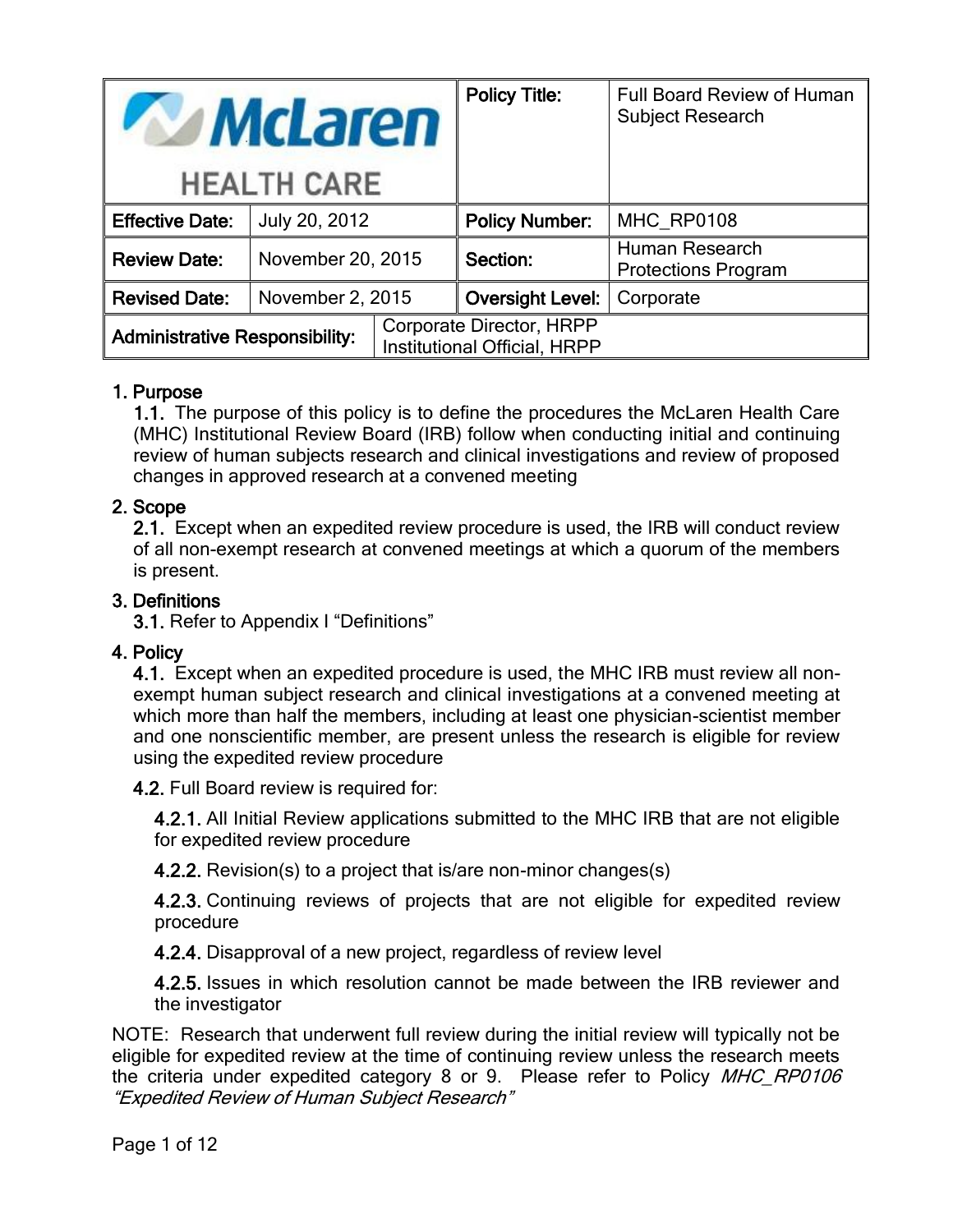4.3. When reviewing non-exempt human subject research and clinical investigations, the IRB Chair and IRB members are subject to the Policy MHC\_RP0126 "Conflict of Interest for IRB Members.

### 5. Procedure

## 5.1. Meeting Agenda and Limitations

5.1.1. Approximately 7 days prior to the IRB convened meeting, all members receive the following through eProtocol electronic submission system:

5.1.1.1. Agenda list for the upcoming meeting, which typically contains:

5.1.1.1.1. A statement on confidentiality of meetings,

5.1.1.1.2. Conflict of interest statement(s),

5.1.1.1.3. Introduction of new members

5.1.1.1.4. Minutes from the previous meeting,

5.1.1.1.5. education and information items (including reports to be discussed)

5.1.1.1.6. Protocols which will be presented at the meeting,

5.1.1.1.7. Protocols (new, minor modifications, or continuing reviews) which, since the previous convened meeting for this IRB, have been reviewed by the expedited process and recommended for approval, and do not need to be presented at a convened meeting,

5.1.1.1.8. Other items (such as findings on Reports which have not required presentation at the convened meeting).

5.1.1.2. Minutes from the previous corresponding meeting

5.1.1.3. Any other related supporting documents related to the upcoming meeting

5.1.2. Once an agenda is published through eProtocol, all members are granted view access to the presented protocol materials

5.1.3. The IRB meeting is scheduled for 2 hours and is capable of reviewing approximately 5-10 studies. The variation is dependent on the complexity of the research, whether it's a continuation or modification of previously approved research, and the available expertise in attendance at the IRB meeting.

# 5.2. Preliminary Review

5.2.1. An application must be completed and submitted using eProtocol IRB online system.

5.2.2. IRB staff checks for completeness and accuracy (e.g., appropriate documents attached)

5.2.3. IRB staff evaluates the protocol to determine whether a consultant is needed and notifies the IRB Chair or the Corporate Director of the HRPP

5.2.3.1. Policy on "Use of Consultants" is followed

Page 2 of 12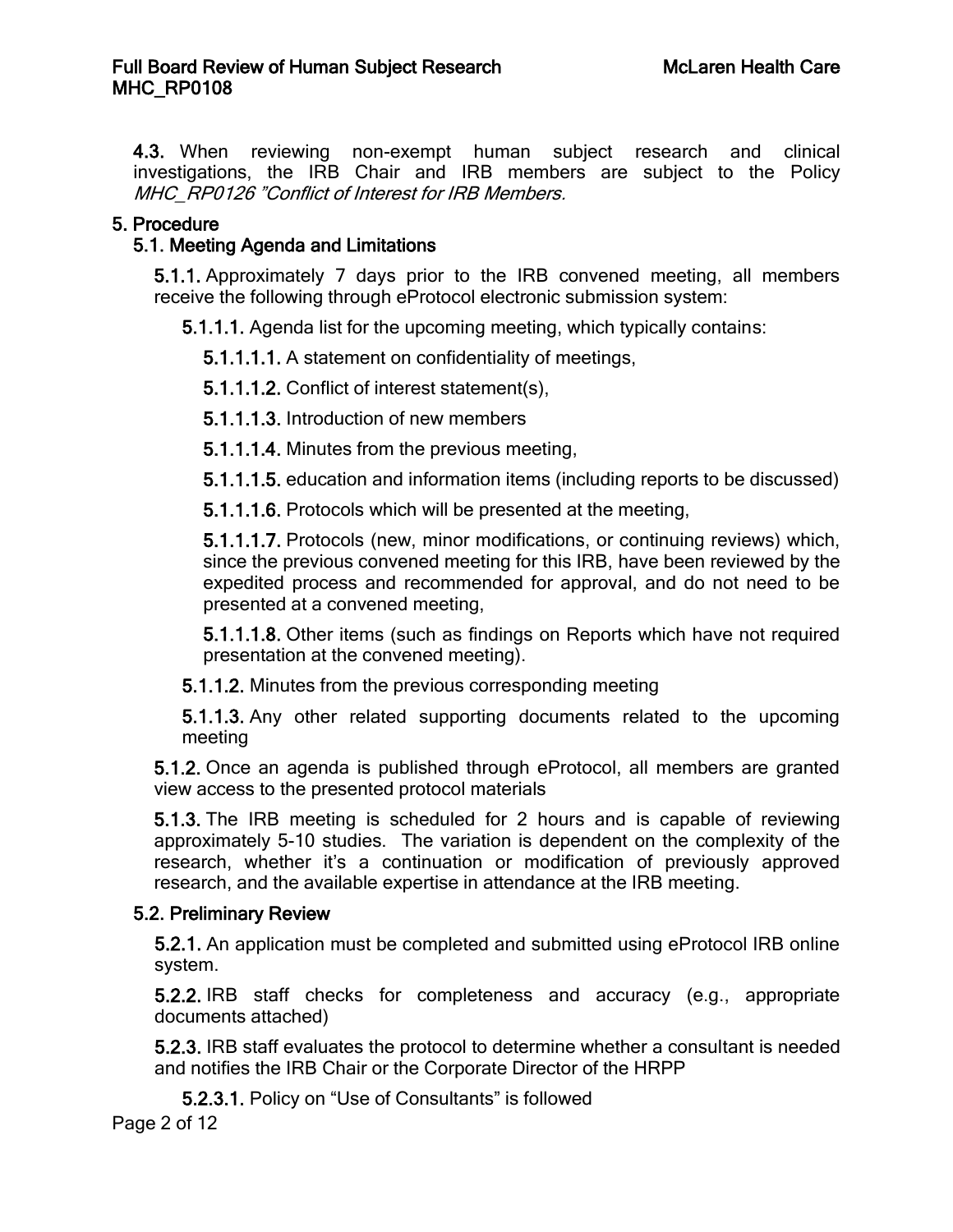5.2.4. IRB staff verifies current training for researchers listed on the application. IRB staff will notify the PI of any individuals without current training; those individuals must have current training before the approval letter can be issued.

5.2.5. IRB Staff verifies whether an application was submitted by the PI or by someone else. If the application was submitted by someone other than the PI, a signed assurance page will be requested.

5.2.6. The investigator will be informed either via eProtocol or e-mail of missing materials.

5.2.7. In the case of a PI who is submitting a protocol for the first time or an investigator who may not be well-versed in the protocol submission procedures, individualized IRB consultations can be arranged.

#### 5.3. Change in Review Level:

5.3.1. Investigators indicate on the e-application whether they believe the research study qualifies for the expedited review, but the IRB Staff, Chair, or members may change the level of review if the selection is not appropriate.

#### 5.4. Assignment and Material Distribution

5.4.1. After it has been determined that the protocol submission is complete, the IRB Staff, with the assistance of the "Experienced / Non-Experienced IRB Member Worksheet" will assign protocols for review paying close attention to the scientific content of the protocol, the potential reviewer's area of expertise and representation for vulnerable populations involved in the research.

5.4.2. A primary review procedure is used for full review research. Note: while a primary review procedure is used, in order for the research to be approved, a majority of members present at the convened IRB must vote for approval of the research study.

5.4.3. IRB Staff will assign the primary reviewer and one or more "secondary" reviewer(s) (if needed) to the research project based on experience, the potential reviewer's area of expertise and representation for vulnerable populations involved in the research

5.4.3.1. The Primary and Secondary Reviewers are responsible for:

5.4.3.1.1. Having a thorough knowledge of all of the details of the proposed research

5.4.3.1.2. Performing an in-depth review of the proposed research

5.4.3.1.3. Leading the discussion of the proposed research at the convened meeting, presenting both positive and negative aspects of the research, and leading the IRB through the regulatory criteria for approval according to Policy MHC\_RP0109\_ "Criteria for IRB Approval of Research."

5.4.3.1.4. Making suggestions for changes to the proposed research, where applicable.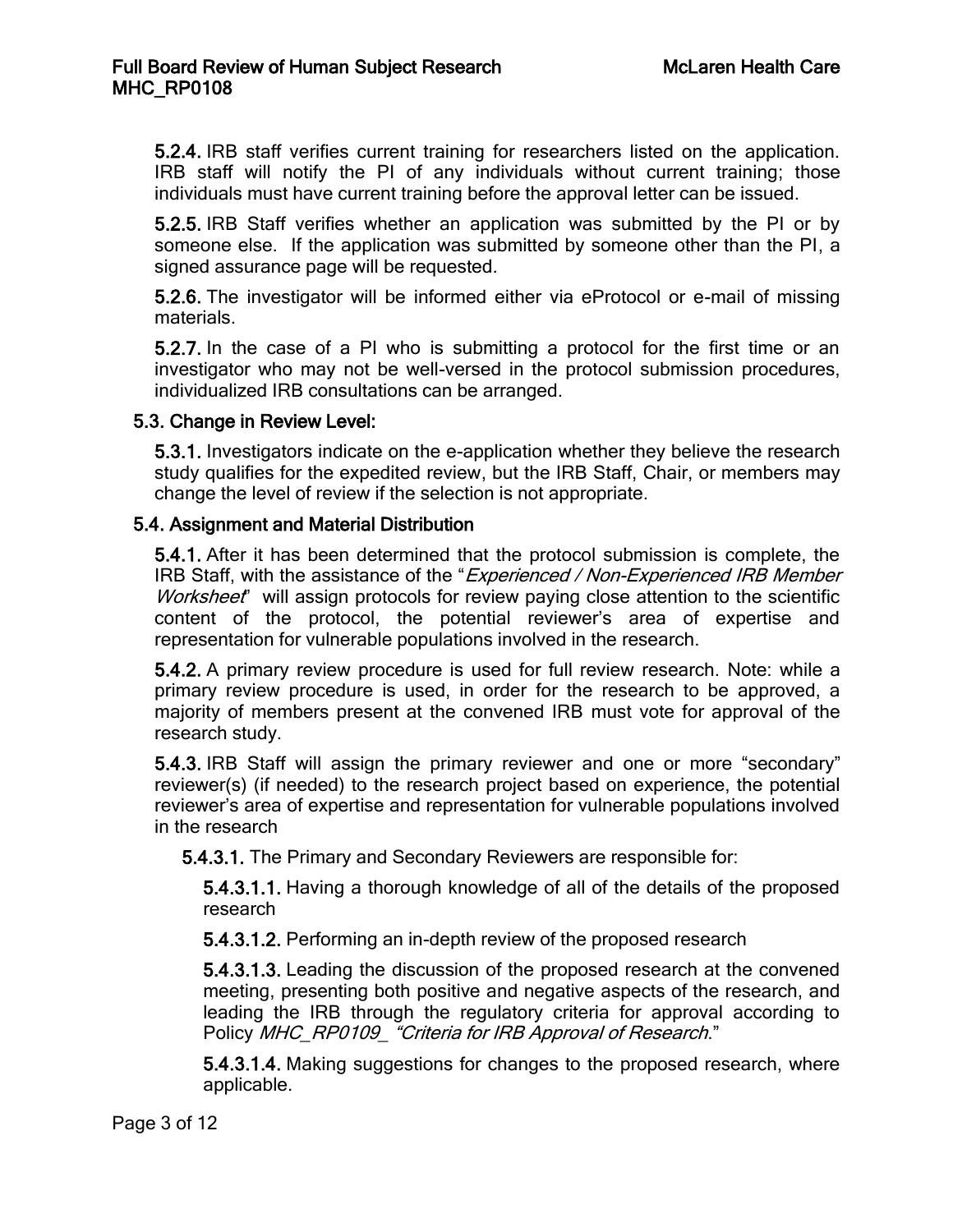5.4.4. IRB Staff will also assign a presenter to lead the discussion of the proposed research at the convened meeting.

5.4.4.1. Presenter usually serves as a Primary Reviewer

5.4.5. A secondary reviewer may be assigned to review the full submission materials or may be asked to review specified sections of the submission (i.e. the consent/assent, permission forms, HIPAA)

5.4.6. If reviewer(s) are absent from the meeting, a new reviewer may be assigned, providing the new reviewer has reviewed the materials prior to the meeting. Additionally, an absent reviewer can submit their written comments for presentation at the convened meeting, as long as there is another reviewer present at the convened meeting. NOTE: all of the IRB members receive and are expected to review all studies, not just the ones they are assigned for reviewing.

5.4.6.1. If an absent reviewer submits comments, those can indicate a recommendation regarding approval, but such recommendation will not be counted as a vote.

5.4.7. The reviewer(s) have typically 7 days in which to review the research study.

5.4.8. When the IRB is presented with a protocol which may be outside of the knowledge base or representative capacity of all of the IRB members, an outside consultant will be sought.

5.4.9. The IRB defers to another meeting or obtains consultants if there is not at least one person on the IRB with appropriate scientific or scholarly expertise or other expertise or knowledge to conduct an in depth review of the protocol.

#### 5.5. Pre-Meeting Distribution of Documents

5.5.1. All materials required for the convened IRB review of research study will typically be available online to IRB members at least 7 days prior to the meeting date.

5.5.2. Comments may be sent to the Investigators from any members of the IRB at any time prior to the meeting

5.5.3. All IRB members receive their review materials which will include IRB agenda, meeting minutes, applicable business and continuing education material and protocol review materials at least 7 days prior to the meeting date to allow sufficient time for the review process.

#### 5.6. Material Received by the IRB

5.6.1. At least one primary reviewer must receive and review all of the documents prior to the convened board meeting.

5.6.1.1. If a reviewer requires additional information to complete the review they may either contact the investigator directly, contact the IRB Office to make the request of the investigator or post their comments in eProtocol (electronic submission system).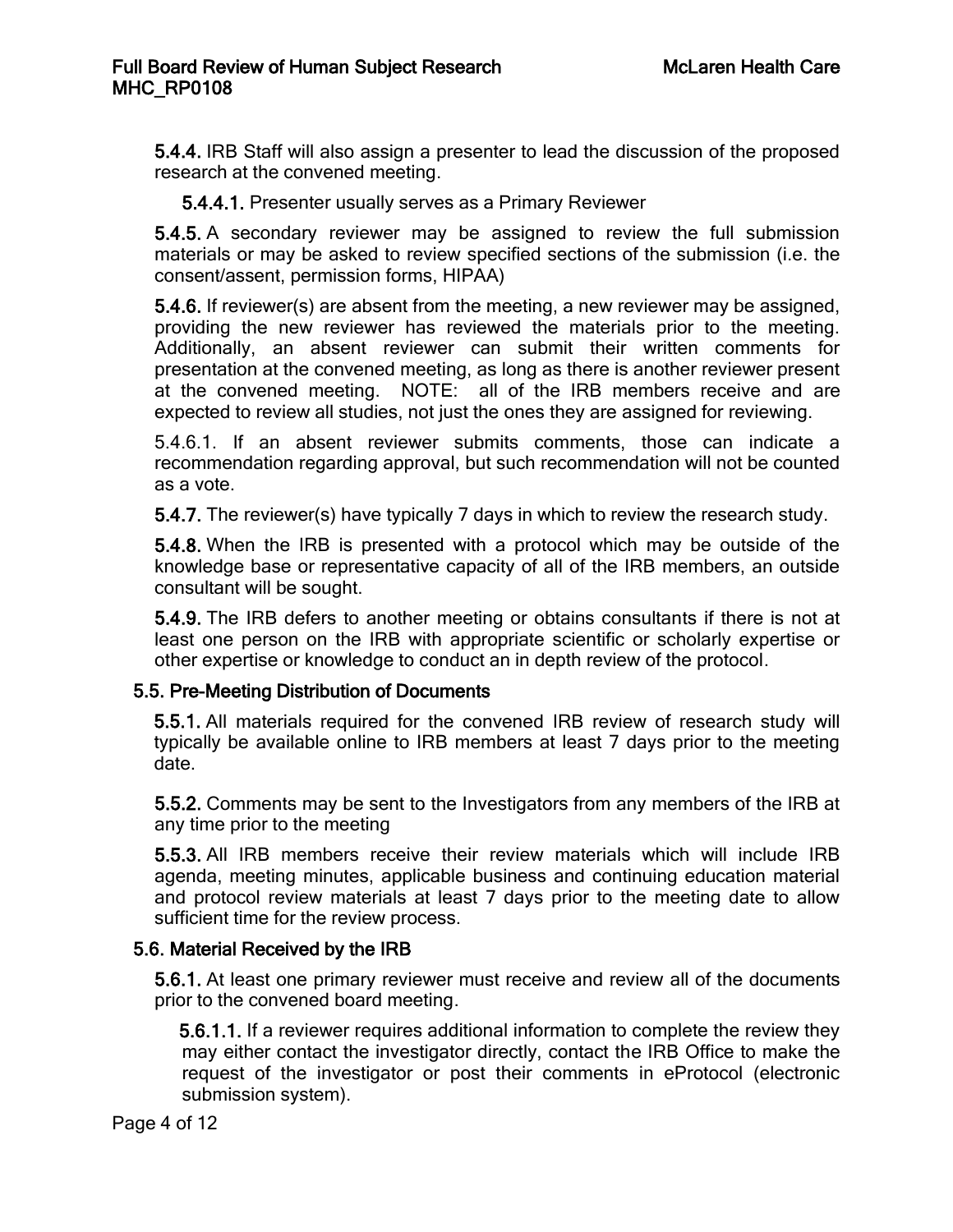5.6.1.2. Each assigned reviewer receives and reviews the following documentation, as applicable, for all assigned protocols:

5.6.1.2.1. Complete Protocol Application form

5.6.1.2.2. Proposed Consent / Parental Permission / Assent Form(s) (when applicable)

5.6.1.2.3. Recruitment materials / subject information (when applicable)

5.6.1.2.4. Data collection instruments (including all surveys and questionnaires)

5.6.1.2.5. Investigator Brochure (when one exists)

5.6.1.2.6. The complete protocol (when one exists)

5.6.1.3. Once an agenda is published, all IRB members will receive the same material as primary/secondary reviewers

5.6.1.4. All IRB members will have an opportunity to ask questions and post their comments (if any) prior and/or during the meeting

#### 5.7. Quorum and Voting at IRB Meetings

5.7.1. A quorum consists of a simple majority (more than half) of the voting membership, including at least one member whose primary concern is in a nonscientific area.

5.7.1.1. IRB members are considered present and participating at a duly convened IRB meeting when either physically present or participating through electronic means (e.g., teleconferencing or video conferencing) that permits them to listen to and speak during IRB deliberations and voting.

5.7.1.2. MHC IRB Members have the option to either attend in person, via teleconference, or video conference.

5.7.1.3. Members present via teleconference or video conference shall be noted as such in the meeting minutes. The standard for members participating by teleconference or video conferencing is the same for those attending in person, giving all members the opportunity to participate fully in IRB deliberations.

5.7.1.4. All Members are able to participate actively and equally in all discussions.

5.7.2. If research involves an FDA-regulated article, a licensed physician must be included in the quorum.

5.7.3. The IRB Chair, with the assistance of the IRB staff, will confirm that an appropriate quorum is present before calling the meeting to order.

5.7.4. The IRB Chair will be responsible to ensure that the meetings remain appropriately convened.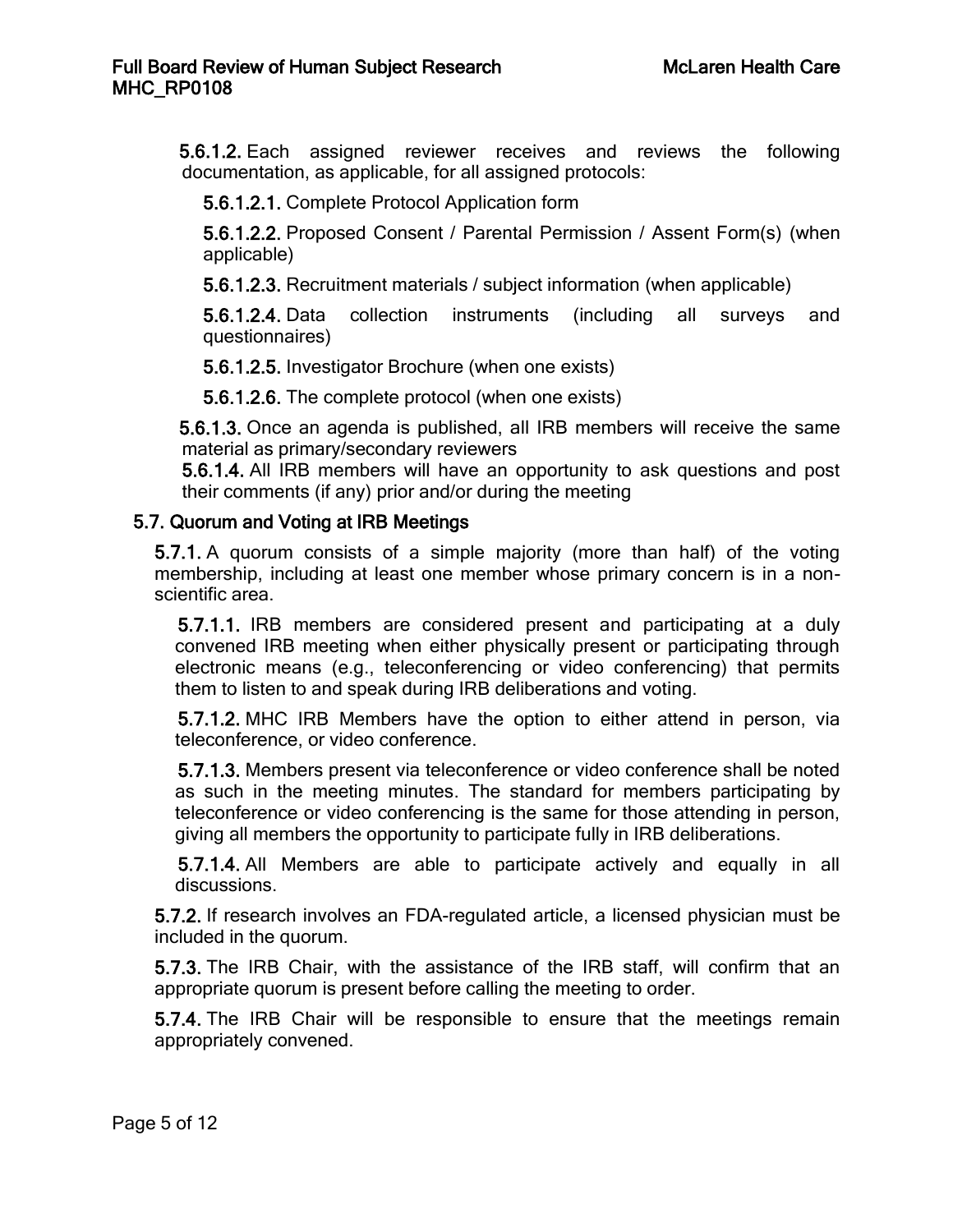5.7.5. If the quorum fails during a meeting, such as due to lack of a majority of IRB members being present or an absence of a nonscientist member, the IRB cannot take any further actions or vote until the quorum is restored.

5.7.6. The IRB Staff will document the time of late arrivals and early departure for all IRB members and notify the IRB Chair if a quorum is not present.

5.7.7. A quorum worksheet is completed by the IRB Staff to determine and document whether the IRB meeting is appropriately convened and maintained.

5.7.8. It is generally expected that at least one unaffiliated member and at least one member who represents the general perspective of participants (the same individual can serve in both capacities) will be present at all IRB meetings.

NOTE: Although the IRB may, on occasion, meet without this representation, individuals serving in this capacity must be present for at least 80% of the IRB meetings.

5.7.9. IRB minutes shall include documentation of quorum and votes for each IRB action and determination by recording votes as follows:

5.7.9.1. Total number voting

5.7.9.2. Number for

5.7.9.3. Number opposed

5.7.9.4. Number abstaining

5.7.9.5. Names of those abstaining

5.7.9.6. Names of those recusing.

5.7.10. Votes are indicated by voice vote or show of hands

5.7.10.1. Votes for members attending via teleconference are polled by names

5.7.11. Members leaving the meeting room due to a conflicting interest, or for any other reason, will not be recorded as part of the quorum for a particular protocol.

5.7.12. An individual who is not listed on the official IRB membership roster may not vote with the IRB.

5.7.13. A non-voting ex-officio member of, or representative to, the MCH IRB may not vote with the IRB.

5.7.14. Ad hoc consultants may not vote with the IRB.

5.7.15. A nonscientist must always be present for any vote to be taken.

5.7.16. When a member and their alternate both attend a meeting, either person (but not both) may vote on each protocol.

5.7.16.1. Generally if one of these individuals was the primary reviewer of a given protocol for that review cycle, that person votes on the protocol at the convened meeting.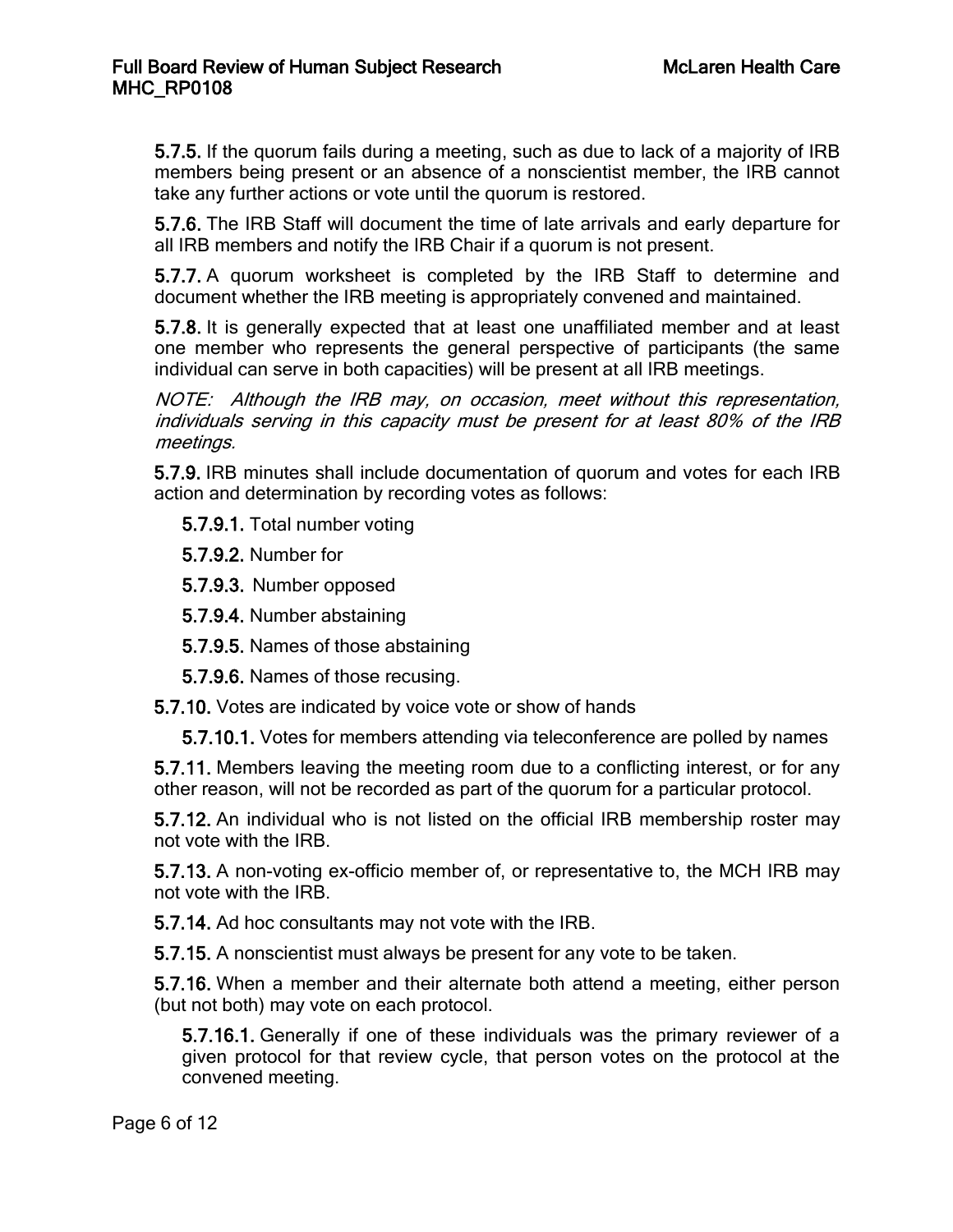5.7.17. Voting by proxy is not permitted.

# 5.8. IRB Meeting Schedule

5.8.1. The IRB meets on a regular basis throughout the year (usually twice per month).

5.8.2. The schedule for the IRB may vary due to holidays or lack of quorum.

5.8.3. The schedule for IRB meetings can be found on the HRPP website for the benefit of all investigators, research coordinators and other research staff when submitting protocol materials. Additionally, this information is available in the HRPP Office.

5.8.3.1. Special meeting may be called at anytime by the IRB Chair or the Corporate Director of the HRPP.

# 5.9. Meeting Procedures

5.9.1. The IRB Chair, or Vice-Chair in the event that the IRB Chair is absent, will call the meeting to order, once it has been determined that a quorum is in place.

5.9.2. The Chair or Vice-Chair will remind IRB members to recuse themselves from the discussion and vote by leaving the room where there is a conflict.

5.9.3. The IRB will review and discuss the IRB minutes from the prior meeting and determine if there are any revisions/corrections to be made.

5.9.3.1. If there are no changes to be made, the minutes will be accepted as presented and considered final.

5.9.3.2. If it is determined that revisions/corrections are necessary, the minutes will be amended and presented at the following IRB meeting.

5.9.3.3. Final minutes will be signed by the IRB Chair or Vice-Chair (when applicable) and the Corporate Director of the HRPP.

5.9.3.4. It is the responsibility of the IRB Staff to record the proceedings of the session. In addition, the assigned IRB Staff is responsible for taking minutes at each IRB meeting.

5.9.4. The IRB reviews all submissions for initial and continuing review, as well as requests for modifications assigned to a convened meeting.

5.9.5. The Primary Reviewer or an assigned presenter will provide an overview of the research and lead the IRB through the completion of the regulatory criteria for approval using "Criteria for approval" checklist

5.9.6. All members present at a convened meeting have full voting rights, except in the case of a conflict of interest.

5.9.6.1. In order for the research to be approved, it must receive the approval of a majority of those voting members present at the meeting.

5.9.7. Protocol materials are available online, via the web-based "eProtocol" system:

Page 7 of 12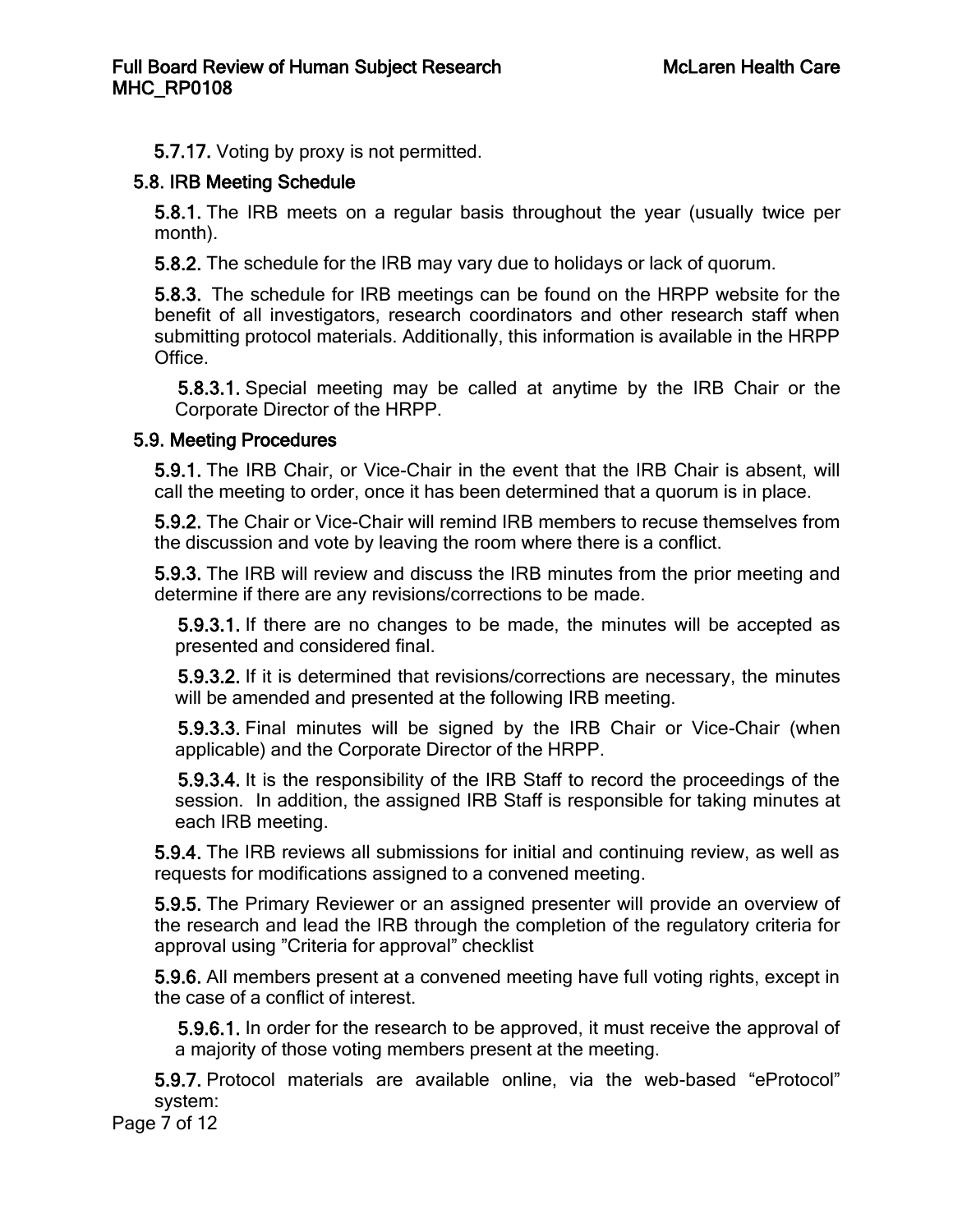5.9.7.1. The protocol materials are provided via projection system during the meeting.

5.9.8. Criteria for approval is also available to all members in the form of a laminated handout

### 5.10. Guests

5.10.1. At the discretion of the IRB, the Principal Investigator may be invited to the IRB meeting to answer questions about their proposed or ongoing research.

5.10.1.1. The Principal Investigator may not be present for the discussion or vote on their research.

5.10.2. Ex-officio guests are individuals who, by virtue of their position and their role in the HRPP, occasionally attend IRB meetings.

5.10.2.1. Ex-officio guests include the Institutional Official.

5.10.2.2. Ex-officio guests may fully participate in the IRB discussion and deliberations, but may not vote.

5.10.3. Other guests may be permitted to attend IRB meetings at the discretion of the IRB Chair and the Corporate Director of the HRPP Office.

5.10.4. Guests, other than ex-officio guests, may not speak unless requested by the IRB and must sign a confidentiality agreement.

### 5.11. Possible IRB Determinations:

5.11.1. The IRB, IRB Chair or designee makes the following determinations and PIs are notified via eProtocol;

5.11.1.1. Approved Without Stipulations: The study is approved as submitted. The PI is not required to change any aspect of the protocol or informed consent document. The approval date is the date of the IRB meeting. The approval is valid for one year unless the IRB Committee, IRB Chair or designee designates a shorter period due to the risk in the study.

5.11.1.2. Approved with Contingencies: Occurs when the stipulations are minor in nature (e.g., require simple concurrence from the PI and do not require substantive judgment by the IRB Committee).

5.11.1.2.1. The IRB may vote to authorize the IRB Chair or designee to approve the response submitted by the PI unless the investigator does not provide the minor revisions requested.

5.11.1.2.2. Should the IRB Chair or designee feel that the response is not adequate or requires review by the fully convened IRB, the study would be added to the next available agenda for the committee that originally reviewed the application.

5.11.1.2.3. The PI may not make additional changes until full IRB approval is granted.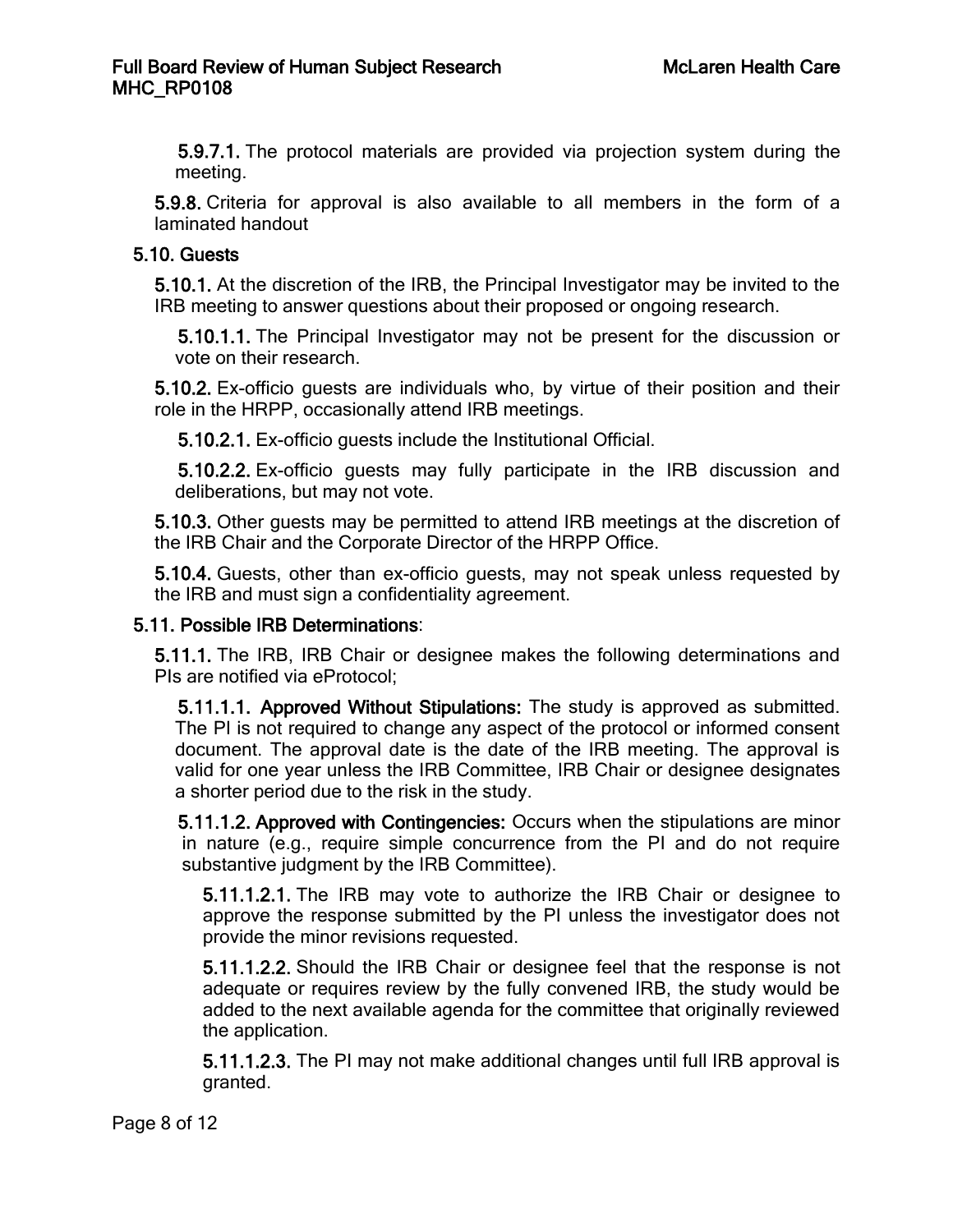5.11.1.3. Moved: Occurs when IRB Chair, member or designee has determined that further information regarding the protocol is needed in order for the IRB to make a determination.

5.11.1.3.1. Moved studies will be transferred to the next convened IRB meeting

5.11.1.4. Not Approved: The IRB has determined that the research cannot be conducted at MHC and its subsidiary hospitals or by employees or agents of MHC and its subsidiary hospitals or otherwise under the auspices of MHC.

5.11.1.4.1. Once a study has been disapproved, it can be submitted as a new application to the IRB for re-consideration.

5.11.1.4.2. A new submission of previously disapproved protocols must be reviewed by the fully convened IRB.

5.11.1.5. A new application must address all previous concerns outlined by the IRB for the previously disapproved protocol. Suspension of IRB Approval: An action of the IRB or Organizational Official to temporarily or permanently withdraw IRB approval of some or all research procedures.

5.11.1.5.1. Suspended studies remain open and are subject to continuing review.

5.11.1.6. Tabled: the study might be tabled when the quorum was lost during the convened IRB meeting,

5.11.1.7. Termination: A directive of the convened IRB to permanently cease all activities in a previously IRB-approved research protocol.

5.11.1.7.1. Terminated protocols are considered closed and no longer require continuing review.

5.11.1.7.2. Terminations of protocols approved under expedited review must be made by the convened IRB.

5.11.1.8. Withdrawn: Occurs when the IRB Analyst removes a study from eProtocol when the PI requests to retract a submission

5.11.1.8.1. Withdrawn studies will be removed from the eProtocol system at the request of the PI, IRB Analyst, and/or by the IRB Chair or designee.

5.11.1.8.2. No further action will be taken unless the PI resubmits the protocol

# 5.12. Use of Consultants:

5.12.1. When necessary, the IRB Chair or the Corporate Director of the HRPP may solicit individuals from any of the McLaren's subsidiary hospitals or the community with competence in special areas to assist in the review of issues or protocols, which require appropriate scientific or scholarly expertise beyond or in addition to that available on the IRB.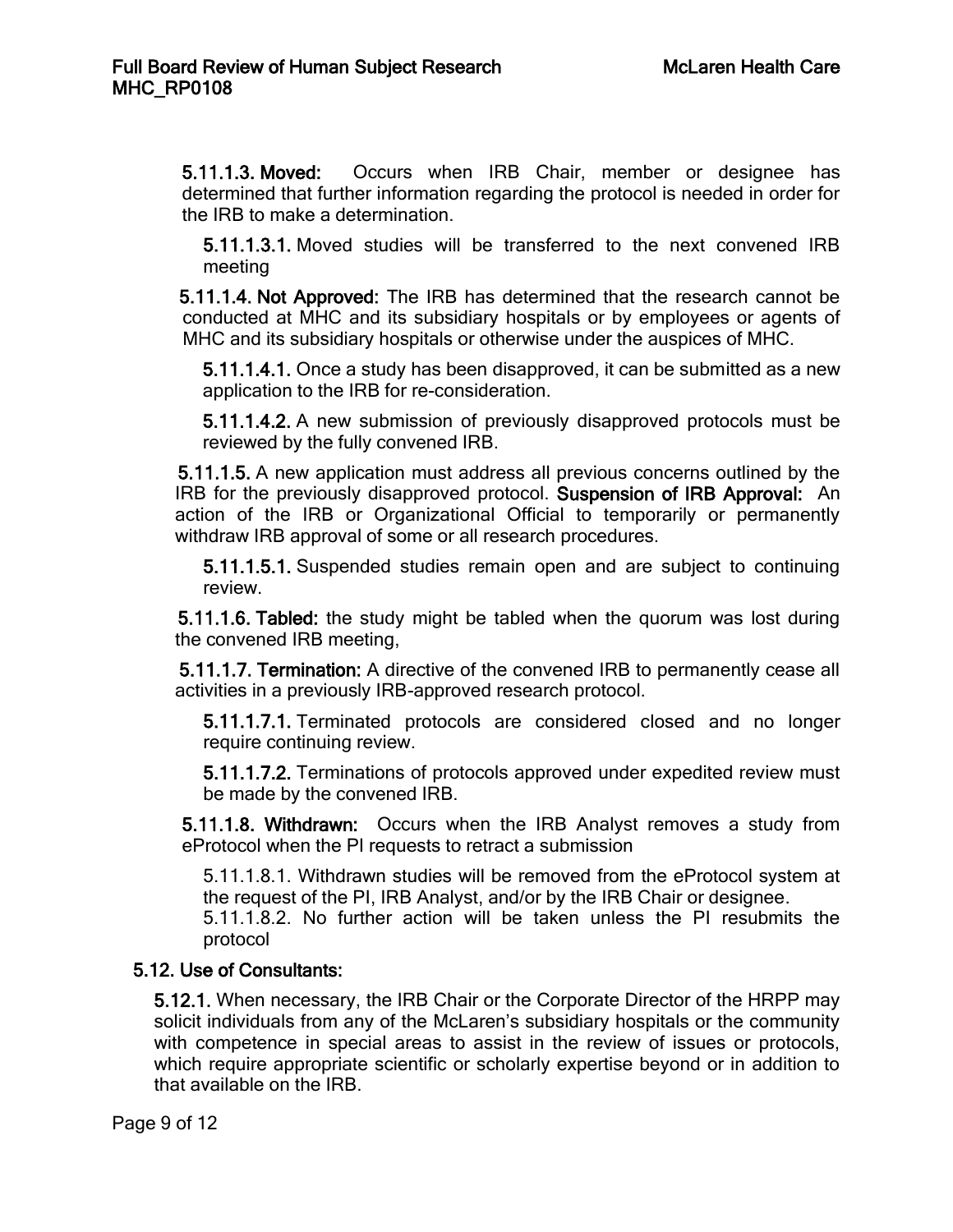5.12.1.1. The need for an outside reviewer is determined in advance of the meeting by the IRB Chair or the Corporate Director of the HRPP by reviewing the protocols scheduled to be reviewed at the convened meeting.

5.12.1.2. The IRB staff will ensure that all relevant materials are provided to the outside reviewer prior to the convened meeting.

5.12.2. Written statements of consultants will be kept in IRB records.

5.12.2.1. Key information provided by consultants at meetings will be documented in the minutes.

5.12.2.2. Written reviews provided by the outside reviewer will be filed with the protocol.

5.12.3. The Corporate Director of the HRPP Office reviews the conflicting interest policy for IRB members with consultants and consultants must verbally confirm to the Corporate Director of the HRPP Office that they do not have a conflict of interest prior to review.

5.12.3.1. Individuals who have a conflicting interest or whose spouse or family members have a conflicting interest in the sponsor of the research will not be invited to provide consultation.

5.12.4. The IRB Chair will present the consultant's findings to the full board for consideration either in person or in writing.

5.12.4.1. If in attendance, these individuals will provide consultation but may not participate in or observe the vote.

5.12.5. Ad hoc or informal consultations requested by individual members (rather than the full board) will be requested in a manner that protects the researcher's confidentiality (unless the question raised is generic enough to protect the identity of the particular PI and research protocol).

#### 6. Responsibilities:

6.1. IRB is responsible for the following:

6.1.1. Conducting the review of human subjects' research and the conduct of the IRB meeting in accordance with federal regulations, state and local laws, and institutional policies. Refer to policy MHC\_RP109 "Criteria for IRB Approval of Research and Possible IRB Actions".

6.1.2. Reviewing the draft IRB meeting minutes for accuracy and providing any necessary editorial or content comments;

6.1.3. Voting on the IRB meeting minutes at the next convened meeting.

6.2. Primary and Secondary Reviewers are responsible for the following:

6.2.1. Have the authority and should make recommendations to the fully convened, IRB. These recommendations can be accepted as presented, modified, or rejected by a motion and passed by a majority;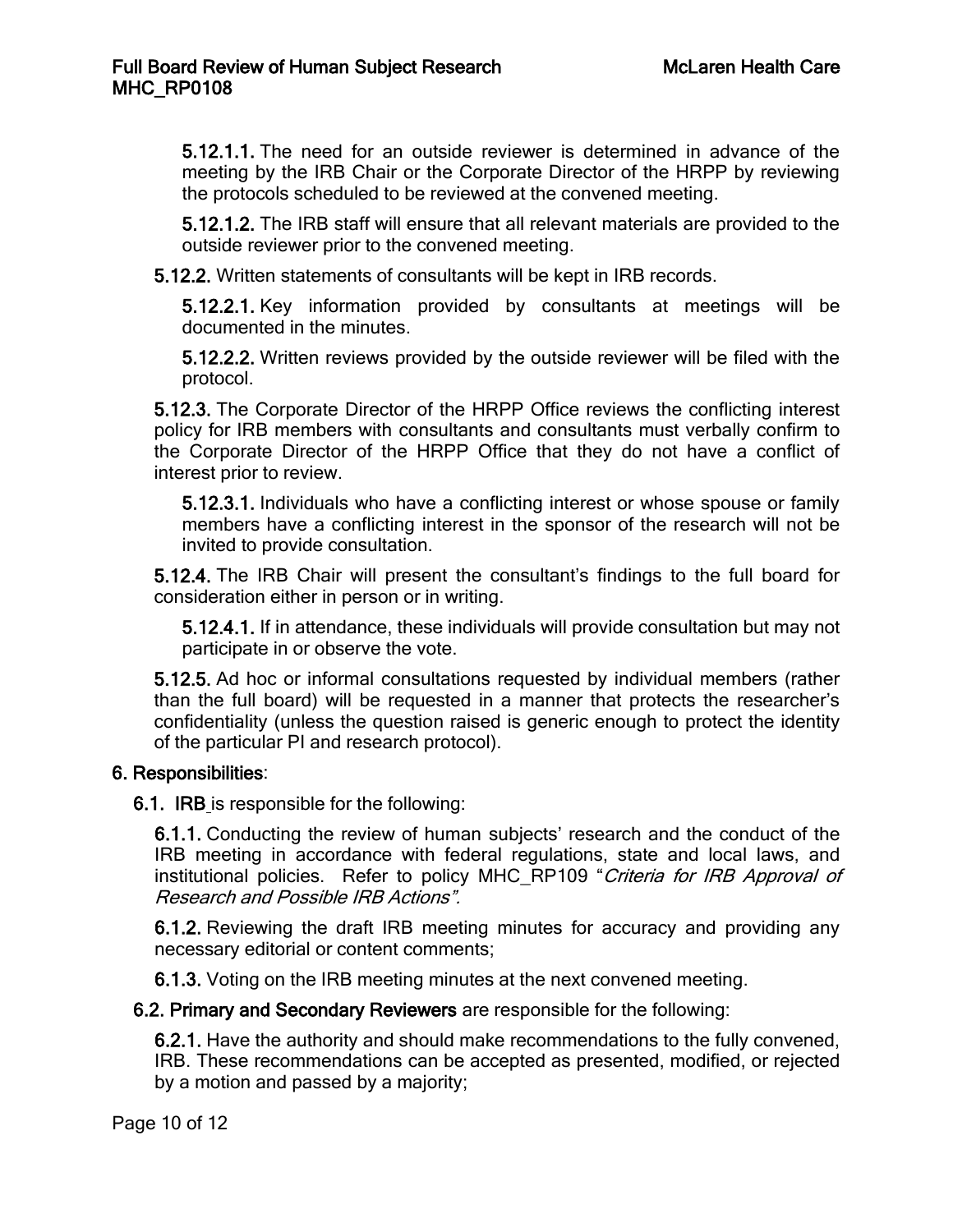6.2.2. Have the authority to vote on the final determinations of those recommendations.

### 6.3. IRB Chair is responsible for the following:

6.3.1. Signing off on meeting minutes that have been approved by a fully convened IRB;

6.3.2. The IRB Chair is a voting member of the IRB.

6.3.3. Lead the discussion of each protocol, continuing review, or amendment listed on the meeting agenda.

6.3.4. Upon presentation of the study by the reviewers, the Chair requests the motion, for each submission, by the reviewer(s), if applicable and opens the discussion;

### 6.4. IRB Staff is responsible for the following:

#### Before the meeting:

6.4.1. Advise PI and research staff in preparation and completion of the application process;

6.4.2. Conduct a pre-review of the application and supporting documents to identify non-scientific issues;

6.4.3. Ensure all applicable documents have been provided;

6.4.4. Submit concerns to the study team for incomplete submissions, clarifications or minor changes to allow for review by the fully convened IRB;

6.4.5. Schedule full board review applications to the next available convened IRB meeting;

6.4.6. Assign full board review applications to a primary and secondary reviewer(s) (when applicable);

6.4.7. Ensure IRB has adequate representation during the evaluation of the proposed human subjects research;

# During the meeting:

6.4.8. Take attendance at the meeting and record voting members present and absent using the quorum worksheet.

6.4.9. Record late arrivals, early departures, and individuals recused or out of the room for one reason or another during the discussion and vote on each protocol

6.4.10. Record the minutes

6.4.11. Navigate the eProtocol system during the discussions

# 7. References:

7.1. 45 CFR 46

7.2. 21 CFR 56

Page 11 of 12